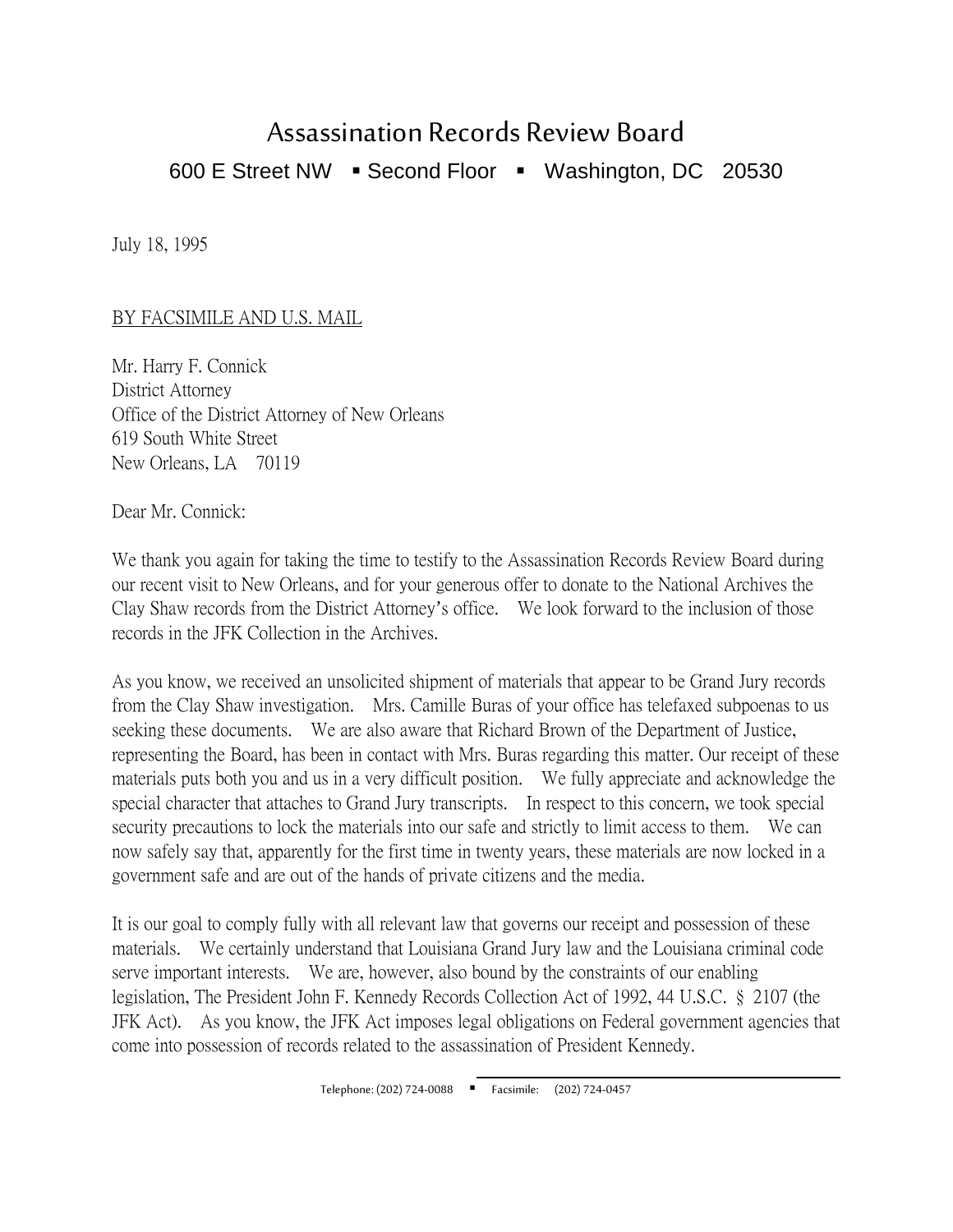Mr. Harry Connick July 12, 1995 Page 2

("'Assassination record' means a record that is related to the assassination of President John F. Kennedy, that was created or made available for use by, *obtained by, or otherwise came into the possession of ... any independent agency...*." Sec.  $3(2)(J)$  (emphasis added). Our law thus requires that we preserve all records related to the assassination and that this law "**shall take** precedence over any other law . . . judicial decision construing such law, or common law doctrine that would otherwise prohibit such transmission or disclosure  $\dots$ . Sec. 11(a) (emphasis added).

Because we both must comply with the appropriate legal obligations, we would like to raise with you the possibility of pursuing an accommodation that protects both of our interests at the same time that we ensure that we are scrupulously complying with the law. We understand, for example, that you might need the records that were sent to us returned to you during your investigation. We presume that you are also aware that much of the secrecy that originally attached to the Grand Jury testimony has been compromised by reports recently appearing in the media and by the access that some individuals have had to copies of the Grand Jury records.

We, like you, have no desire to have this issue become one in which we become obligated to expend valuable taxpayer resources arguing complicated and tangled legal issues before the courts. We welcome any proposals you may have that will satisfy all of our needs and our Counsel, Mr. Richard Brown, awaits your suggestions.

 $\frac{1}{2}$  ,  $\frac{1}{2}$  ,  $\frac{1}{2}$  ,  $\frac{1}{2}$  ,  $\frac{1}{2}$  ,  $\frac{1}{2}$  ,  $\frac{1}{2}$  ,  $\frac{1}{2}$  ,  $\frac{1}{2}$  ,  $\frac{1}{2}$  ,  $\frac{1}{2}$  ,  $\frac{1}{2}$  ,  $\frac{1}{2}$  ,  $\frac{1}{2}$  ,  $\frac{1}{2}$  ,  $\frac{1}{2}$  ,  $\frac{1}{2}$  ,  $\frac{1}{2}$  ,  $\frac{1$ 

 $\frac{1}{2}$  ,  $\frac{1}{2}$  ,  $\frac{1}{2}$  ,  $\frac{1}{2}$  ,  $\frac{1}{2}$  ,  $\frac{1}{2}$  ,  $\frac{1}{2}$  ,  $\frac{1}{2}$  ,  $\frac{1}{2}$  ,  $\frac{1}{2}$  ,  $\frac{1}{2}$  ,  $\frac{1}{2}$  ,  $\frac{1}{2}$  ,  $\frac{1}{2}$  ,  $\frac{1}{2}$  ,  $\frac{1}{2}$  ,  $\frac{1}{2}$  ,  $\frac{1}{2}$  ,  $\frac{1$ 

Sincerely yours,

Assassination Records Review Board

Chairman

John R. Tunheim Dr. Kermit L. Hall

Dr. Anna Kasten Nelson Dr. William L. Joyce

cc: Richard Brown, Esq. U.S. Department of Justice